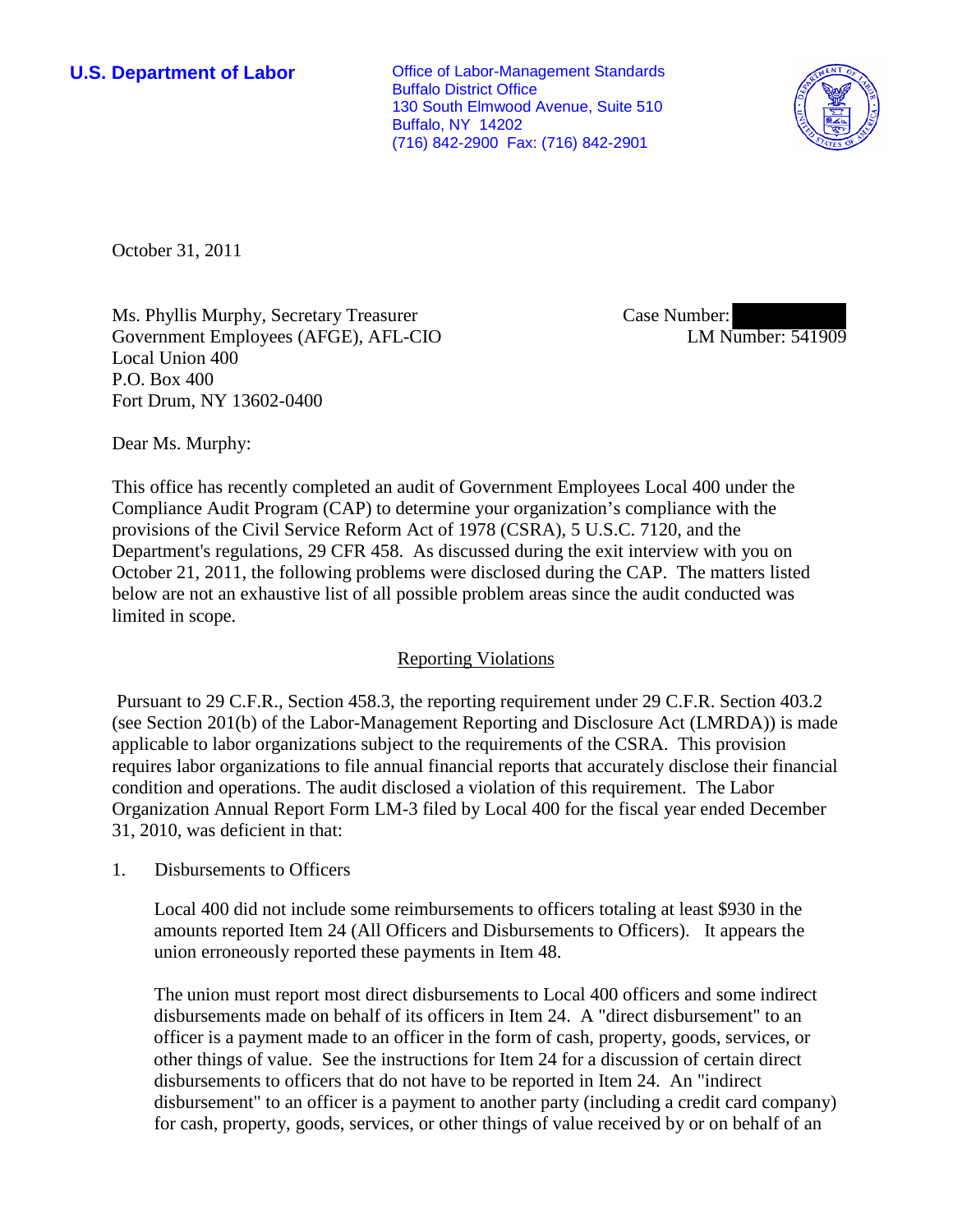officer. However, indirect disbursements for temporary lodging (such as a union check issued to a hotel) or for transportation by a public carrier (such as an airline) for an officer traveling on union business should be reported in Item 48 (Office and Administrative Expense).

2. Acquire/Dispose of Property

Item 13 (During the reporting period did your organization acquire or dispose of any assets in any manner other than by purchase or sale?) should have been answered, "Yes," because the union gave away tee-shirts, organizing supplies, and computer monitor calendars totaling more than \$1,962 during the year. The union must identify the type and value of any property given away in the additional information section of the LM report along with the identity of the recipients of such property. The union does not have to itemize every recipient of such giveaways by name. The union can describe the recipients by broad categories if appropriate such as "members" or "new retirees." In addition, the union must report the cost, book value, and trade-in allowance for assets that it traded in.

3. Purchase of Investments and Fixed Assets

Item 52 (Purchase of Investments & Fixed Assets) does not include the amount the local disbursed for fixed assets purchased during the audit period. The local reported the amounts disbursed for a computer and a photocopier in item 48.

I am not requiring that Local 400 file an amended LM report for 2010 to correct the deficient items, but Local 400 has agreed to properly report the deficient items on all future reports it files with OLMS.

## Other Issues

1. Expense Policy

As I discussed during the exit interview with you, the audit revealed that Local 400 does not have a clear policy regarding the types of expenses officers and stewards may claim for reimbursement and the types of expenses that may be charged to the union's debit card. OLMS recommends that unions adopt written guidelines concerning travel expenses, union debit cards, and lost time. It was suggested that the local require an expense form for reimbursed travel expenses and lost time. Also, meeting minutes should reflect the authorization of unusual expenses, including travel expenses.

2. Second Signature on Checks

You indicated that all checks drawn must be signed by two officers, yet a number of checks drawn on the local's bank account during the audit period were not countersigned. OLMS recommends that all checks have a second signature and that the officer countersigning the check knows the purpose of the transaction. The two signature requirement is an effective internal financial control.